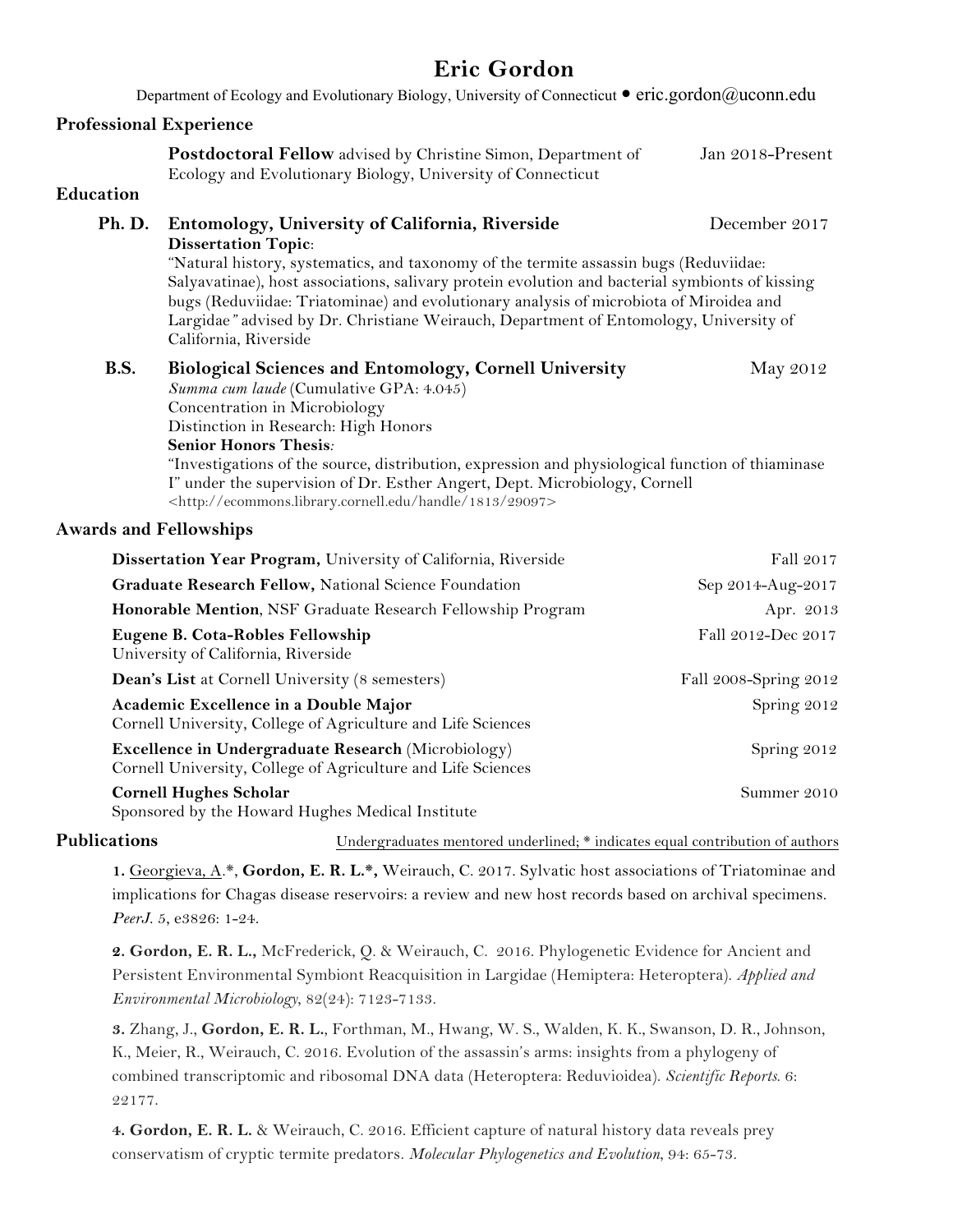**5.** Weirauch, C., Bérenger, J. M., Berniker, L., Forero, D., Forthman, M., Frankenberg, S., Freedman A., **Gordon E. R. L.,** Hoey-Chamberlain R., Hwang, W.S., Marshall, S. M., Michael A., Paiero, S. M., Udah, O., Watson, C., Yeo, M., Zhang, G., Zhang, J. 2014. An Illustrated Identification Key to Assassin Bug Subfamilies and Tribes (Hemiptera: Reduviidae) *Canadian Journal of Arthropod Identification* 26: 1-115

**6.** Kraft, C. E., **Gordon, E. R. L.,** & Angert, E. R. 2014. A Rapid Method for Assaying Thiaminase I Activity in Diverse Biological Samples. *PloS One*, **9**(3): e92688.

#### **Publications in Preparation:**

**7.** Knyshov, A., **Gordon, E. R. L.** & Weirauch, C. Cost-efficient high throughput capture of museum arthropod specimen DNA using PCR-generated baits. *Molecular Ecology Resources. In Review.*

**8.** Kieran, T., **Gordon, E. R. L.,** Forthman, M., Hoey-Chamberlain, R., Kimball, R. T., Faircloth, B. C., Weirauch, C., Glenn, T. C. Insight from an Ultraconserved Element Probe Set Designed for Hemipteran Phylogenetics Integrated with Genomic Resources. *Methods in Ecology and Evolution. Submitted.*

**9. Gordon, E. R. L.** & Weirauch, C. Integrative phylogenetics and taxonomic revision and reclassification of the termite assassin bugs (Reduviidae: Salyavatinae & Sphaeridopinae). *In preparation.*

**10. Gordon, E. R. L.,** McFrederick, Q. & Weirauch, C. Widespread polymorphism in identity of bacterial symbionts of blood-feeding Triatominae. *In preparation.*

**11. Gordon, E. R. L.,** Walker A. & Weirauch, C. Turning a good bug bad: The evolution of hematophagy-associated proteins in kissing bugs (Reduviidae: Triatominae) and relatives. *In preparation.*

**12. Gordon, E. R. L.,** McFrederick, Q. & Weirauch, C. Evolution and comparative analysis of bacterial associates of the dietetically plastic Miroidea (Heteroptera). *In preparation.*

#### **Symposia Organized**

**Breaking into the biobank: Promising methods for sequencing DNA from museum arthropod specimens.** Entomological Society of America, Denver, Colorado. Symposium. Co-organized with Michael Forthman.

#### **Objectives:**

1) Review and synthesize current techniques useful for gathering genetic data from museum arthropod specimens emphasizing the difference in cost, quantity of data gathered, and applicability of different techniques.

2) Highlight the potential of these techniques for new advances in the study of ecology and evolution.

3) Promote studies using these techniques that will contribute to the growing use of museum specimens for studying evolutionary processes.

4) Promote dialogue and collaborations with experts that have developed or used these techniques, including those that work on non-arthropod taxa.

**Bringing natural history back in to focus: Utilizing modern resources for high throughput observational data.** 100th Annual Pacific Branch Meeting of the Entomological Society of America, Honolulu, Hawaii. Symposium. Co-organized with Kaleigh Russell. **Objectives:**

1) Convey methodology for interrelated but separate modern techniques for understanding natural history of non-model arthropod species.

2) Demonstrate the utility of such techniques by highlighting novel findings that might have been impossible or prohibitively costly to research otherwise.

3) Review and synthesize potential of modern methods including groups in which they have not yet been utilized.

4) Promote collaboration between entomologists from different fields that will contribute to the growing use of modern methodology for discovery of natural history.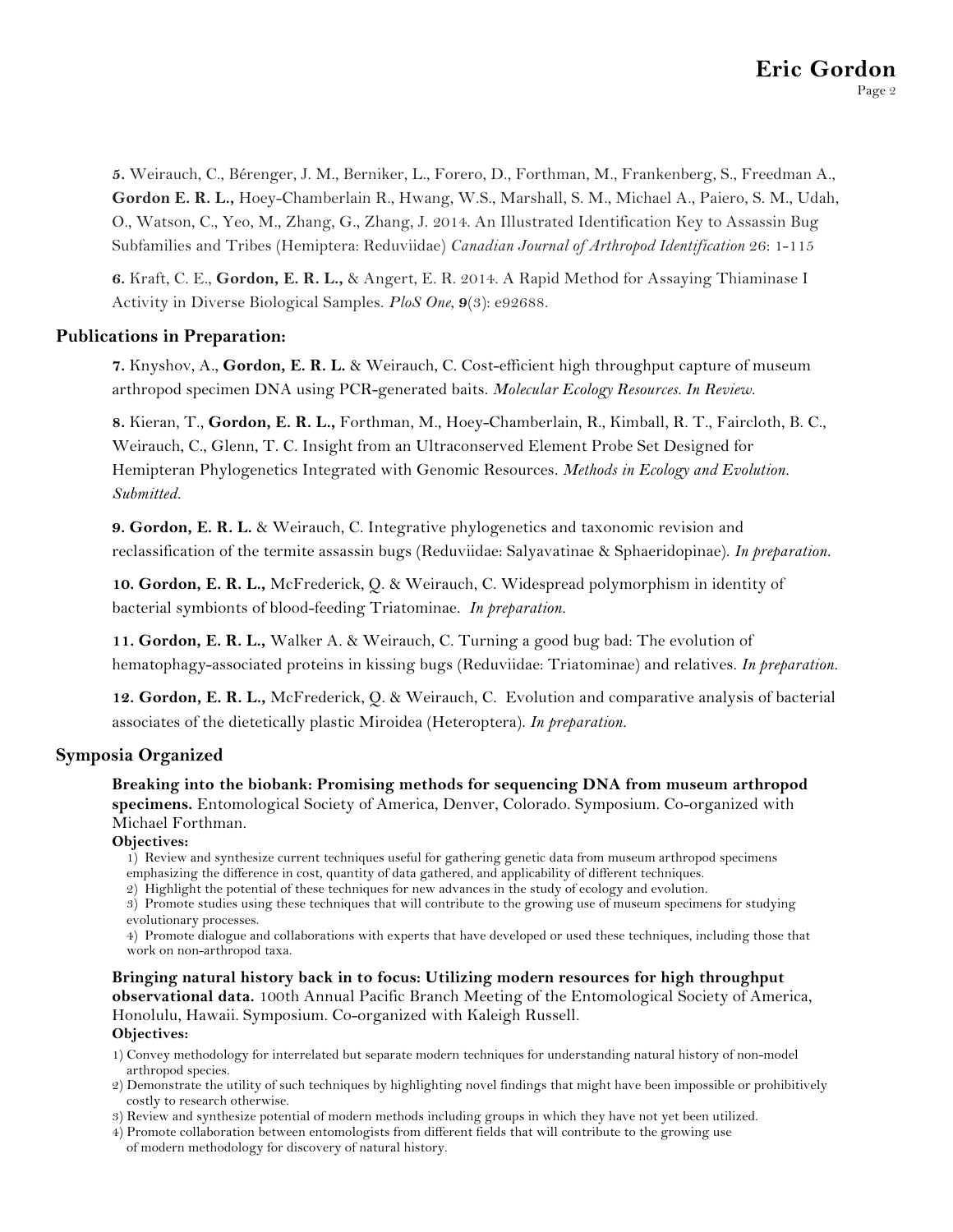| <b>Presentations:</b>                                                                                                                                                                                                                                                                                                                                                                    | Undergraduates mentored underlined |           |
|------------------------------------------------------------------------------------------------------------------------------------------------------------------------------------------------------------------------------------------------------------------------------------------------------------------------------------------------------------------------------------------|------------------------------------|-----------|
| Natural history, systematics, and taxonomy of the termite assassin bugs<br>(Reduviidae: Salyavatinae), host associations, salivary protein evolution and<br>bacterial symbionts of kissing bugs (Reduviidae: Triatominae) and evolutionary<br>analysis of microbiota of Miroidea and Largidae.<br>Defense Presentation, Department of Entomology<br>Eric Gordon and Christiane Weirauch. |                                    | Dec. 2017 |
| Escape from the rabbit hole: Exploring the spectrum of symbiont independence in<br>Heteroptera (Miroidea, Triatominae, Largidae).<br>Invited talk at Department of Entomology, University of California, Riverside, weekly<br>seminar series<br>Eric Gordon, Quinn McFrederick and Christiane Weirauch                                                                                   |                                    | Nov. 2017 |
| Comparative microbiome analysis and evolution of the primarily herbivorous true<br>bugs, Miroidea (Hemiptera: Miridae: Tingidae: Thaumastocoridae) utilizing<br>multiplex PCR and Illumina sequencing.<br>Graduate Student Ten-Minute Paper Competition at Entomology 2017. Talk.<br>Eric Gordon and Christiane Weirauch.                                                                |                                    | Nov. 2017 |
| Turning a good bug bad: Comparative analysis of salivary proteins and symbioses in<br>blood-feeding kissing bugs (Reduviidae: Triatominae) and their predatory relatives.<br>XXV International Congress of Entomology. Orlando, Florida.<br>Eric Gordon and Christiane Weirauch.                                                                                                         |                                    | Sep. 2016 |
| Comparative analysis of bacterial associates and newly annotated transcriptomes of<br>kissing bugs (Reduviidae: Triatominae) and their predatory relatives.<br>23rd Annual Student Seminar Day. Department of Entomology, University of California<br>Riverside. Poster.<br>Eric Gordon and Christiane Weirauch.                                                                         |                                    | Sep. 2016 |
| Sylvatic host associations of Triatominae and implications for reservoir hosts of<br>Chagas disease: a comprehensive review and new host records based on archived<br>specimens.<br>23rd Annual Student Seminar Day. Department of Entomology, University of California<br>Riverside. Poster.                                                                                            |                                    | Sep. 2016 |
| Anna Georgieva, Eric Gordon and Christiane Weirauch.<br>Largus than life: Ancient and persistent environmental symbiont reacquisition in<br>bordered plant bugs (Pyrrhocoroidea: Largidae).                                                                                                                                                                                              |                                    | May 2016  |
| 6th Annual Yosemite Symbiosis Workshop. Yosemite, California. Talk.<br>Eric Gordon, Quinn McFrederick and Christiane Weirauch.                                                                                                                                                                                                                                                           |                                    |           |
| Gut content screening of Chagas disease vectors reveals new vertebrate host<br>associations.                                                                                                                                                                                                                                                                                             |                                    | Apr. 2016 |
| Undergraduate Ten-Minute Paper Competition at 100th Annual Pacific Branch Meeting<br>of the Entomological Society of America, Honolulu, Hawaii. Talk.<br>Anna Georgieva, Eric Gordon and Christiane Weirauch.                                                                                                                                                                            |                                    |           |
| Overcoming Darwinian and Eltonian shortfalls of biodiversity knowledge in the<br>tropical termite assassins<br>100th Annual Pacific Branch Meeting of the Entomological Society of America, Honolulu,<br>Hawaii. Symposium Talk.                                                                                                                                                         |                                    | Apr. 2016 |

**Eric Gordon** and Christiane Weirauch.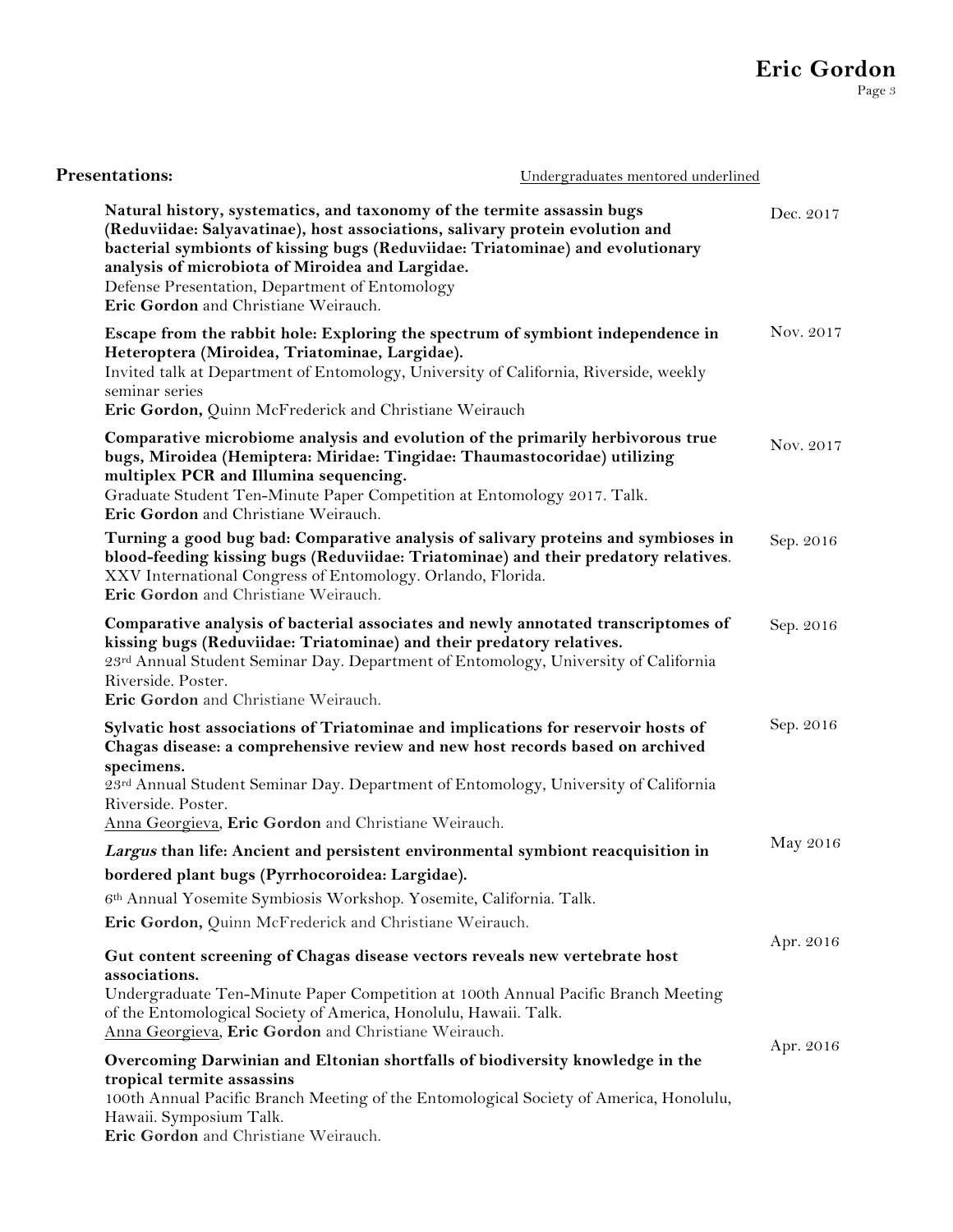# **Eric Gordon**

| Largus than life: Ancient and persistent environmental symbiont reacquisition in<br>bordered plant bugs (Pyrrhocoroidea: Largidae)<br>Graduate Student Ten-Minute Paper Competition at 100th Annual Pacific Branch<br>Meeting of the Entomological Society of America, Honolulu, Hawaii. Talk.<br>Eric Gordon, Quinn McFrederick and Christiane Weirauch. | Apr. 2016 |
|-----------------------------------------------------------------------------------------------------------------------------------------------------------------------------------------------------------------------------------------------------------------------------------------------------------------------------------------------------------|-----------|
| Largus than life: Ancient generational reacquisition of symbioses and evolutionary<br>shifts of bacterial symbiont complexes in Heteroptera<br>22nd Annual Student Seminar Day. Department of Entomology, University of California<br>Riverside. Talk.<br>Eric Gordon, Quinn McFrederick and Christiane Weirauch.                                         | Sep. 2015 |
| Stalking an insect metropolis: Natural history and evolution of the termite assassin<br>bugs (Reduviidae: Salyavatinae)<br>Graduate Student Poster Competition at the 62 <sup>nd</sup> annual meeting of the Entomological<br>Society of America. Poster.<br>Eric Gordon and Christiane Weirauch                                                          | Nov. 2014 |
| Stalking an insect metropolis: Natural history and evolution of the termite assassin<br>bugs (Reduviidae: Salyavatinae and Sphaeridopinae)<br>21st Annual Student Seminar Day. Department of Entomology, University of California<br>Riverside. Poster.<br>Eric Gordon and Christiane Weirauch                                                            | Sep. 2014 |
| Evolution of the termite assassin bugs: Salyavatinae and Sphaeridopinae<br>(Hemiptera: Reduviidae)<br>Fifth Quadrennial meeting of the International Heteropterists' Society. Talk.<br>Eric Gordon and Christiane Weirauch                                                                                                                                | Jul. 2014 |
| The trials and tribulations of research in Central Africa: Collecting true bugs in<br>Cameroon<br>Invited talk at the Annual Heteropterist's Symposium during 61 <sup>th</sup> annual meeting of the<br>Entomological Society of America. Talk.<br>Eric Gordon and Christiane Weirauch.                                                                   | Nov. 2013 |
| Reconstructing the history of the termite assassin bugs: Salyavatinae and<br>Sphaeridopinae (Hemiptera: Reduviidae).<br>20th Annual Student Seminar Day. Department of Entomology, University of California<br>Riverside. Talk.<br>Eric Gordon and Christiane Weirauch.<br>Awarded 1st prize in Graduate Student Talk Competition.                        | Sep. 2013 |
| Testing relationships of the termite-assassins: A molecular phylogeny of<br>Salyavatinae and Sphaeridopinae (Hemiptera: Reduviidae).<br>Graduate Student Ten-Minute Paper Competition at the 60 <sup>th</sup> annual meeting of the<br>Entomological Society of America. Talk.<br>Eric Gordon and Christiane Weirauch.                                    | Nov. 2012 |
| Reduviidae of California: REU Summer PEET Project.<br>19th Annual Student Seminar Day. Department of Entomology, University of California<br>Riverside. Poster.<br>Kaleigh Russell, Sarah Frankenberg, Tina Kim, Eric Gordon, Christiane Weirauch.<br>Awarded 1st prize in Undergraduate Poster Competition                                               | Aug. 2012 |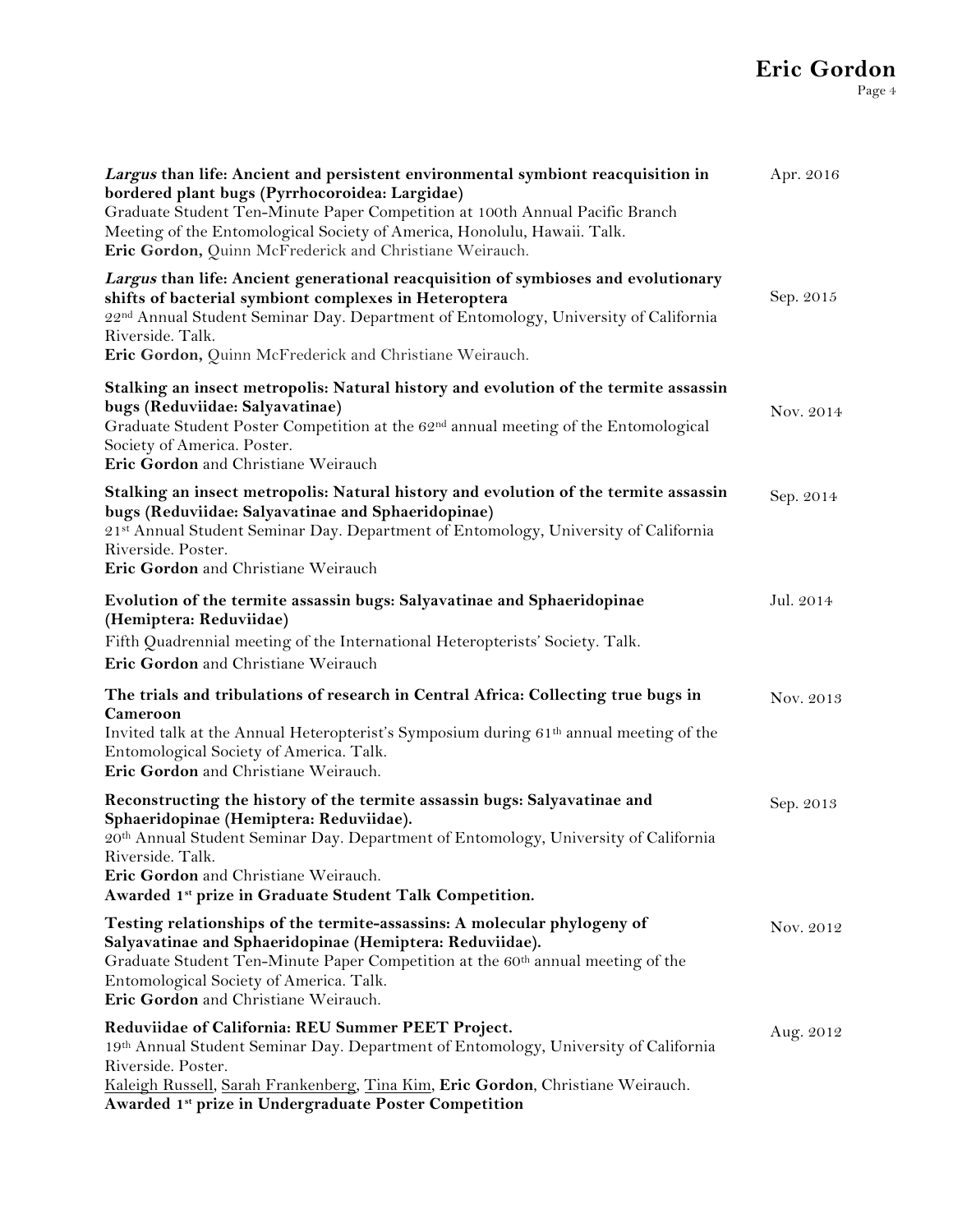**Characterizing the environmental factors that stimulate growth and thiaminase I production in two thiaminase I producing bacteria.** 3rd Annual Cornell Hughes Scholars Summer Research Symposium. Poster. **Eric Gordon** Aug. 2010 **Grants Awarded** Graduate Dean's Dissertation Research Grant (\$700) Spring 2016 Pacific Branch-Entomological Society of America Travel Grant (\$300) Spring 2016 Dr. Mir S. Mulla and Lelia Mulla Endowed Scholarship Fund (\$6,000)Summer 2015 Annemarie & Nils Moller-Andersen travel grant (\$650) Summer 2014 CALS Hatch Undergraduate Research Supplement (\$2,000) Fall 2010, 2011 Dextra Undergraduate Research Endowment Fund (\$1,300) Spring 2011 **Affiliations** American Society of Tropical Medicine and Hygiene Spring 2017-Present American Society for Microbiology Spring 2016 - Present International Heteropterists' Society Summer 2014 - Present Entomological Society of America Summer 2012 - Present **Teaching Experience and Outreach** • Volunteer and content creator for 1<sup>st</sup> and 2<sup>nd</sup> annual Riverside Insect Fair Apr. 2015, Apr. 2016 Created educational material on biodiversity of assassin bugs as well as the blood-feeding kissing bugs (Triatominae) in Southern California. • Teaching Assistant for Insect Biodiversity Winter 2014 Organized material for lab sections, created quizzes and taught students identification and natural history of over  $\sim$  150 families of insects • Naturalist Outreach Practicum Fall 2010 Presented educational programs on myriapod biology at local elementary schools • Insectapalooza Volunteer Oct. 23, 2010 Engaged visitors in the natural history of arthropods in the arthropod zoo in a massive day-long outreach event, Insectapalooza.

#### **Reviewer**

*Journal of Medical Entomology; PLoS One; PeerJ; Scientific Reports; Systematic Entomology; Zootaxa*

#### **Other Service**

Chair of Technology Committee, UCR Entomology Grad. Student Association. Fall 2014 –Fall 2017

• Maintain shared computers, and website. Created blog for promoting graduate student research

Student representative, UCR Entomology Department Website Committee. Fall 2014 –Fall 2017

• Planned and organized changes to departmental website.